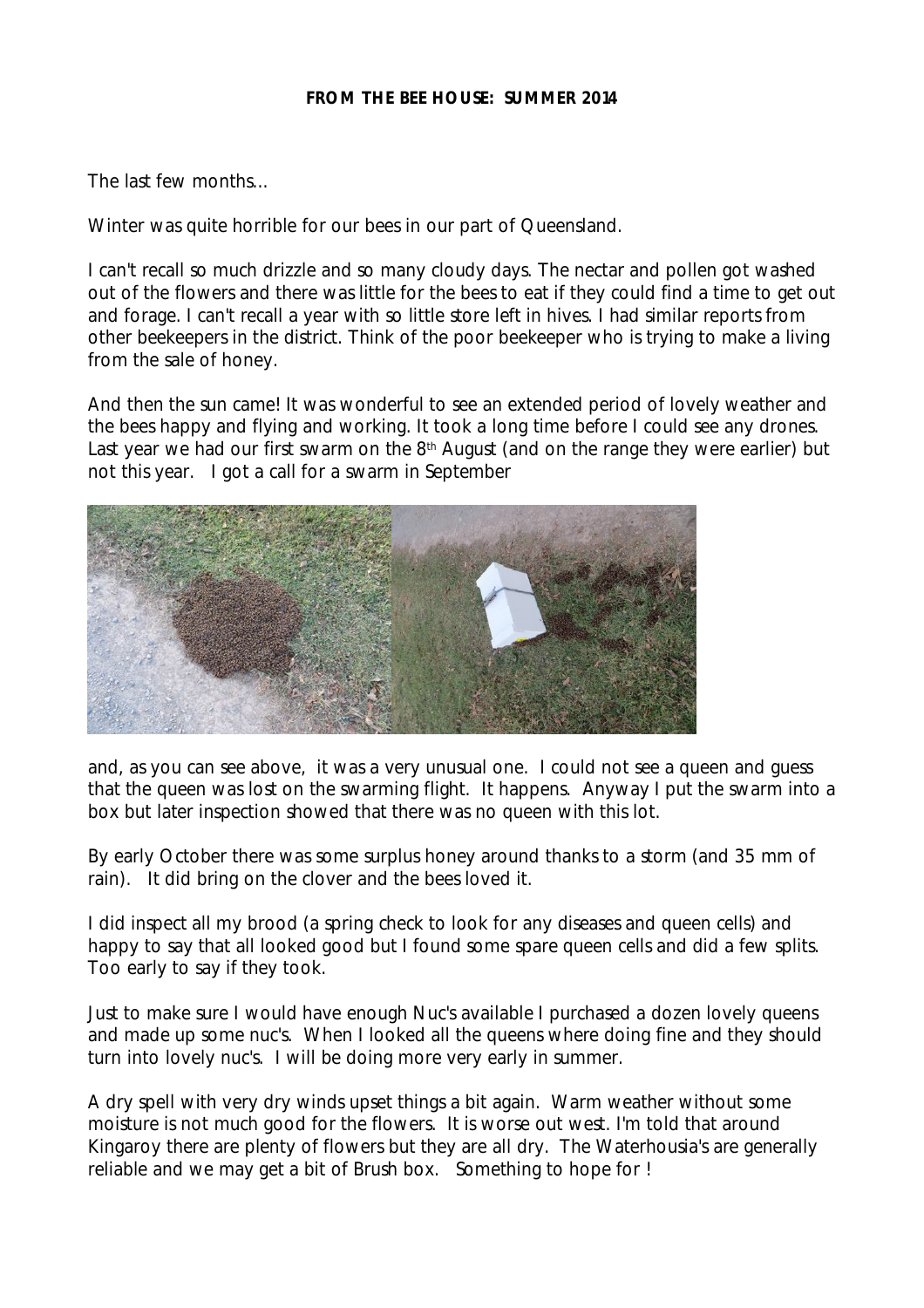# **The weather ...and bees:**

If you look at our average rain for January and February in South-East Queensland, you will quickly realise that sooner or later (with very few exceptions) some days will arrive when the dark heavens opens and we and our bees have to deal with a lot of rain: 300 mm in a day is not without precedent. More is a possibility.

There are a few things to think about BEFORE the event:

- Make sure your hive stands are on a good footing. Skinny legs may sink into the soft ground and the stand and hive will topple.
- Have the hives leaning forward a little. Any water which is blown into your hive will be able run out. Bees hate getting wet. If they get wet they may leave.
- You may like to provide a "roof" over your hive to keep the worst of the rain off your hive. The hive will last longer too. *The photo bottom right shows an old "telescopic lid" being used as a second roof.*





 Secure the lids of your hive with straps or a couple of bricks. *Emlocks* are excellent for this. *The photo above left shows emlocks holding a number of nuc's together ready for pick – up.*

Should you be so unlucky and have a hive topple (it has happened to us!), what should you do? I believe swearing will ease the pain but it will not fix the problem!

- Stay calm! Put on your bee suit and gloves. The bees will be very angry. Prepare a new hive stand as close as possible to the old site. If the new position is further away then a meter you have a few extra problems as the bees will not find their way home.
- Re-assemble the hive as it was. You may need to replace some broken gear. Any broken comb with honey should be placed in a plastic bag so bees are not attracted to the mess or you add to the situation.
- When the hive is in place again leave it alone. Retreat! have a cuppa (or something much stronger)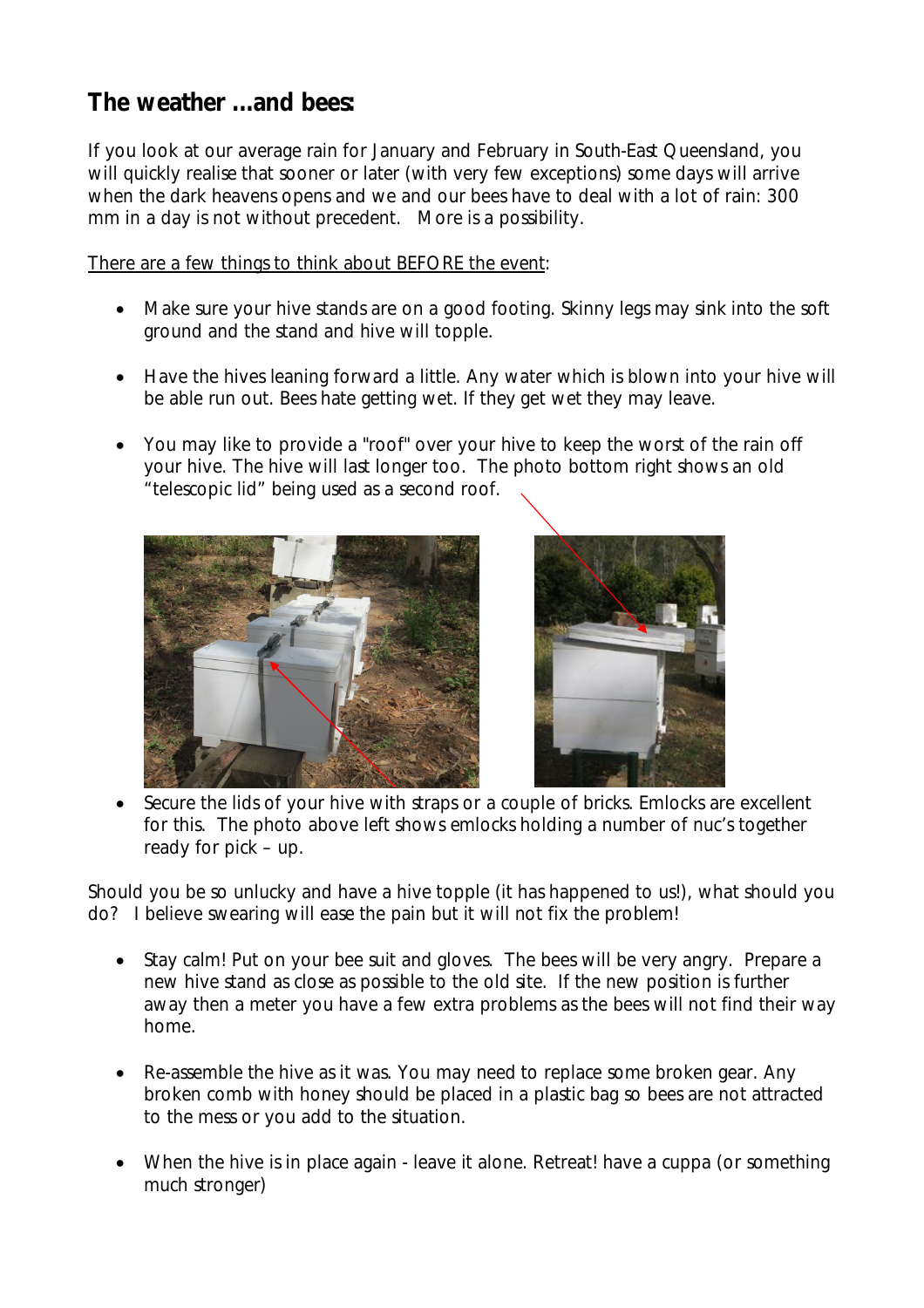- If all looks pretty OK leave it all alone for about a week.
- When you open the hive for the first time after the "experience" the bees are likely to remember, and may not be as happy as they were.

### **Late Summer - What is flowering now?**

Late summer is often a rather bleak time for bee forage. In South East Queensland the Eucalypts have mostly finished flowering for summer and there seems to be little to see in regard to flowers. Have a closer look.

With a bit of rain grasses will have grown to 1.5 m in height. If you go out early in the mornings, just about as the dew is drying off, you will hear the buzz of bees and will note bees busily gathering pollen (it is often a light yellow in colour) from grasses. Quite a sight on a still morning!

Looking closer there will be weeds flowering and of course the loquats too are out. Cobbler's pegs will be out and flowering in force - bees love them and in a good year they will produce some surplus honey.

The grasses will keep the hives going until some eucalypts are out again and provide the next honey flow.



# **ROBBING**

In 35 years of beekeeping I have never seen robbing in one of my hives or indeed signs of robbing having occurred. But it can and does happen even here. Obviously having never observed robbing I'm not exactly an expert. Here are a few hints: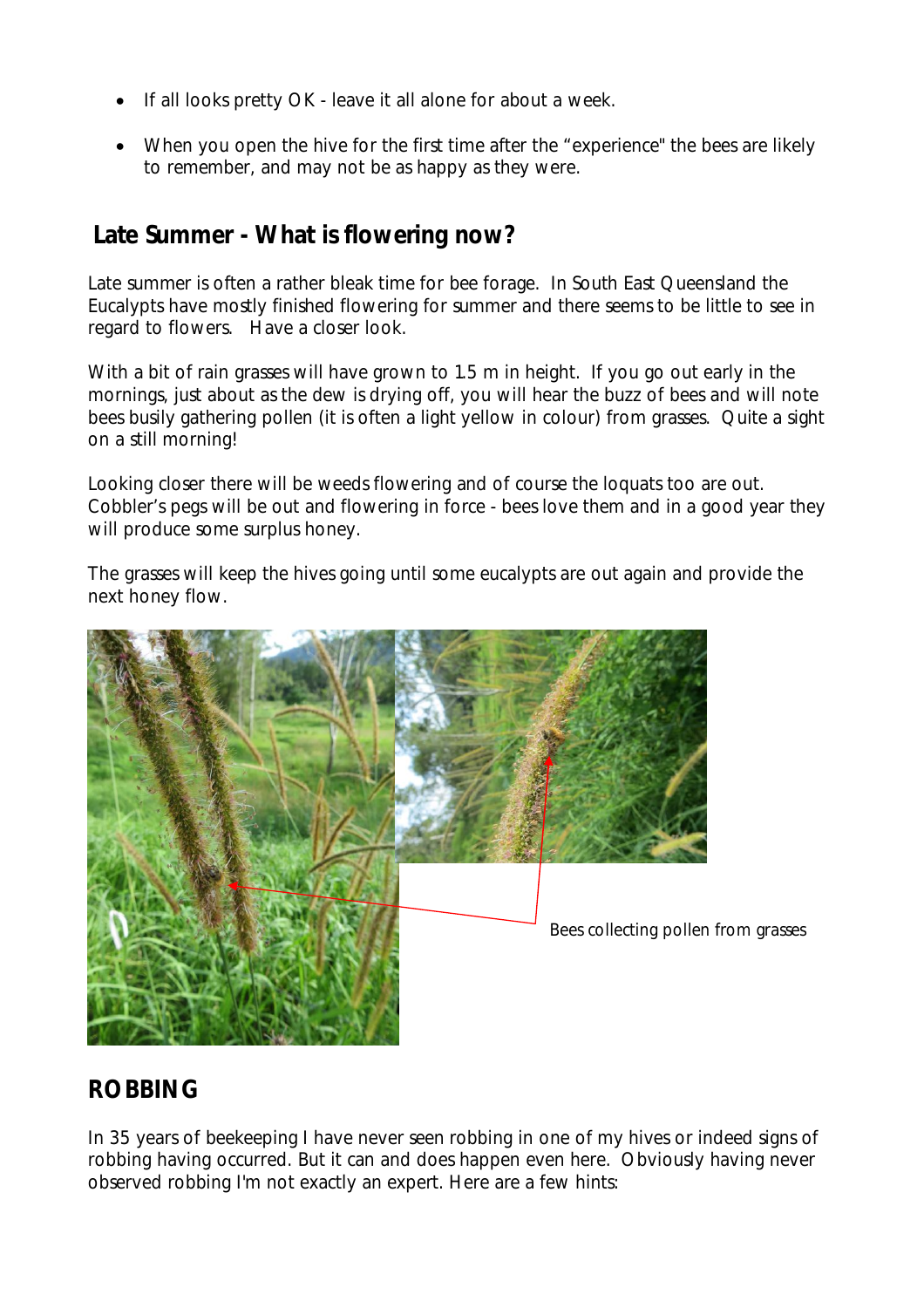- Some strains of bees seem to be more aggressive and are more likely to become robbers. We would not select queens from such hives.
- A lack of food is one of the reasons that an aggressive hive may attack a weak or gentle hive. It is a good idea to reduce the entrance so a hive finds it easier to defend itself.
- Leaving honey out is a bad idea for many reasons. One more: It may well get bees over-excited and lead to robbing.
- When harvesting honey, make sure you leave plenty of honey for the bees. Taking too much my well lead to near starvation and in a way force the bees to get honey by drastic measures.
- If you observe robbing occurring you will find *"heavy bees leaving the hive",* rather then "heavy" bees arriving and there will be war at the entrance) heavy smoking of the hive may allow things to settle. Other suggestions are to temporarily close the hive.
- Sooner or later (and maybe too late) the war will settle down when enough food is available in the wild.

### **Summer is Small Hive Beetle time!**

I check on my bees at least every 3 weeks. This may well be "over the top" during winter but I find that it works for me during the warmer and more humid/wet months.

I did have slime out again. It can happen so fast. Prevention is definitely the much better option. I use the SHB traps with Diatomatious earth as this works for me.

### **AFB is around!**

I had reports form Maleny and close to the coast from people who had been hit by American Foul Brood. There is no other option then to kill the bees and burn all the material which has been in contact with these bees. It is possible (but for most not practical) to irradiate all the boxes.

Please check your brood carefully for anything unusual. If in doubt cut out a small piece (50 mm x 50 mm is enough) of brood and place it in a sealed and labelled bag. Send this to:

Biosecurity Sciences Laboratories Health and Food Science Precinct PO Box 156 Archerfield BC Qld 4108

The service is FREE. Ask them to e-mail the result to you.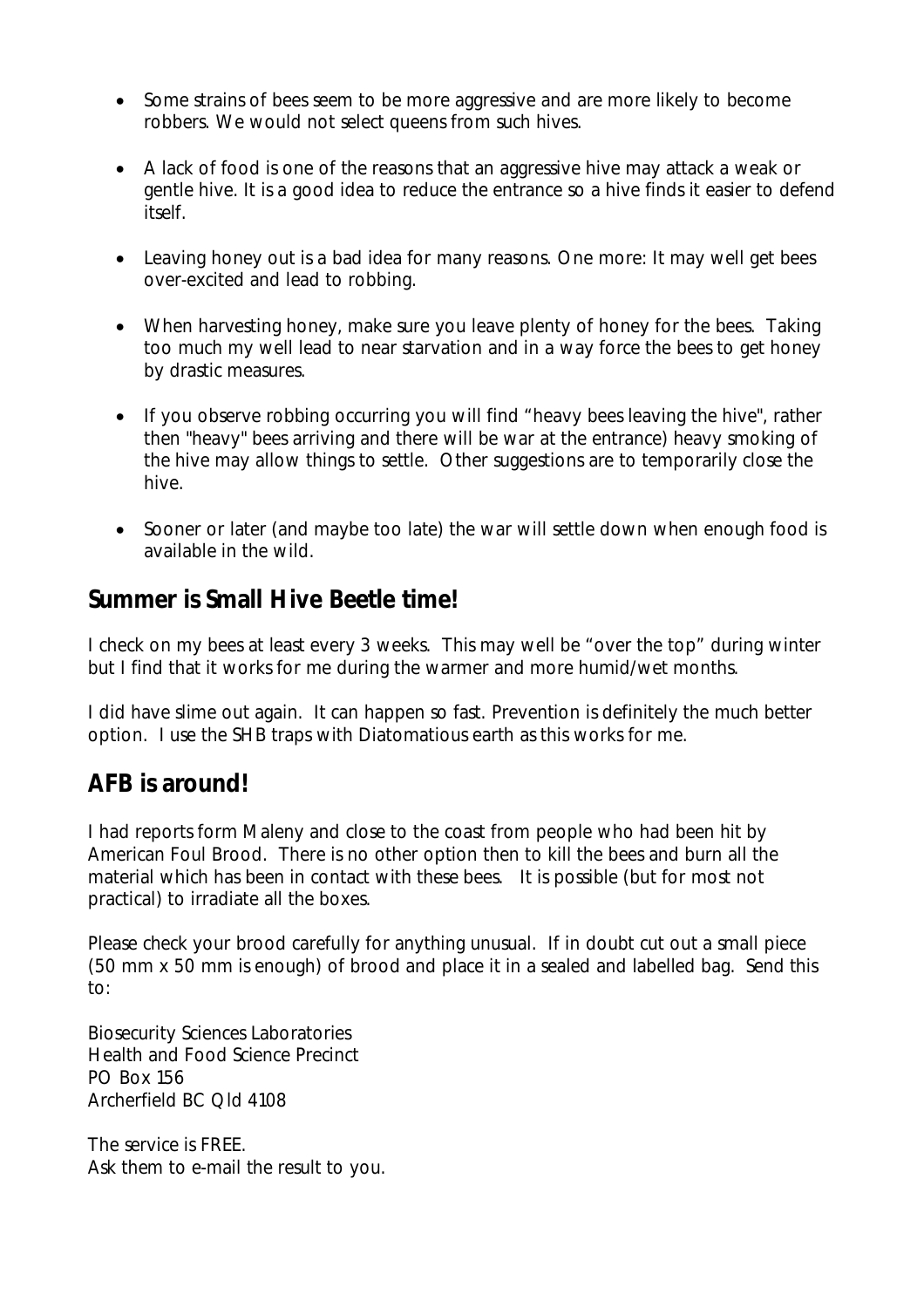## **Late Spring and early Summer - a busy time:**



This is a busy time with harvesting honey and making sure the bees are happy and productive. In November we averaged about 30 kg of honey per hive. There was not a big flow but a storm or two at the right time meant that the White Clover did flower very well. See picture at left!

In our valley there is just about always something flowering and the bees do well this time of the year. We do need more rain. There is little ground flora flowering. The Eucalypts will do OK

and so will the vegetation along the Mary River. **Try these tools:**



My mate Phil swears by it. It is a frame holder. Very simple to use:

- loosen the frames you want to take out
- grab a frame with the holder.

It makes working the hive much easier if you wear Leather Gloves and keeps your hand at a little distance from the bees. **Cost: \$ 15.00**



We purchased a lot of Electric Uncapping Knifes from Pierce in the US. We have been using one for a long time and this is a good one.

#### **\$ 180.00 - ready to go!!**

*Beekeeping Equipment at very competitive prices*. We keep adding more equipment to our list. You will find that we are always looking for the best possible quality and our prices are very competitive. Have a look here:

http://ecologicalsolutions.com.au/bees/?page\_id=8

**News from Elsewhere…….**